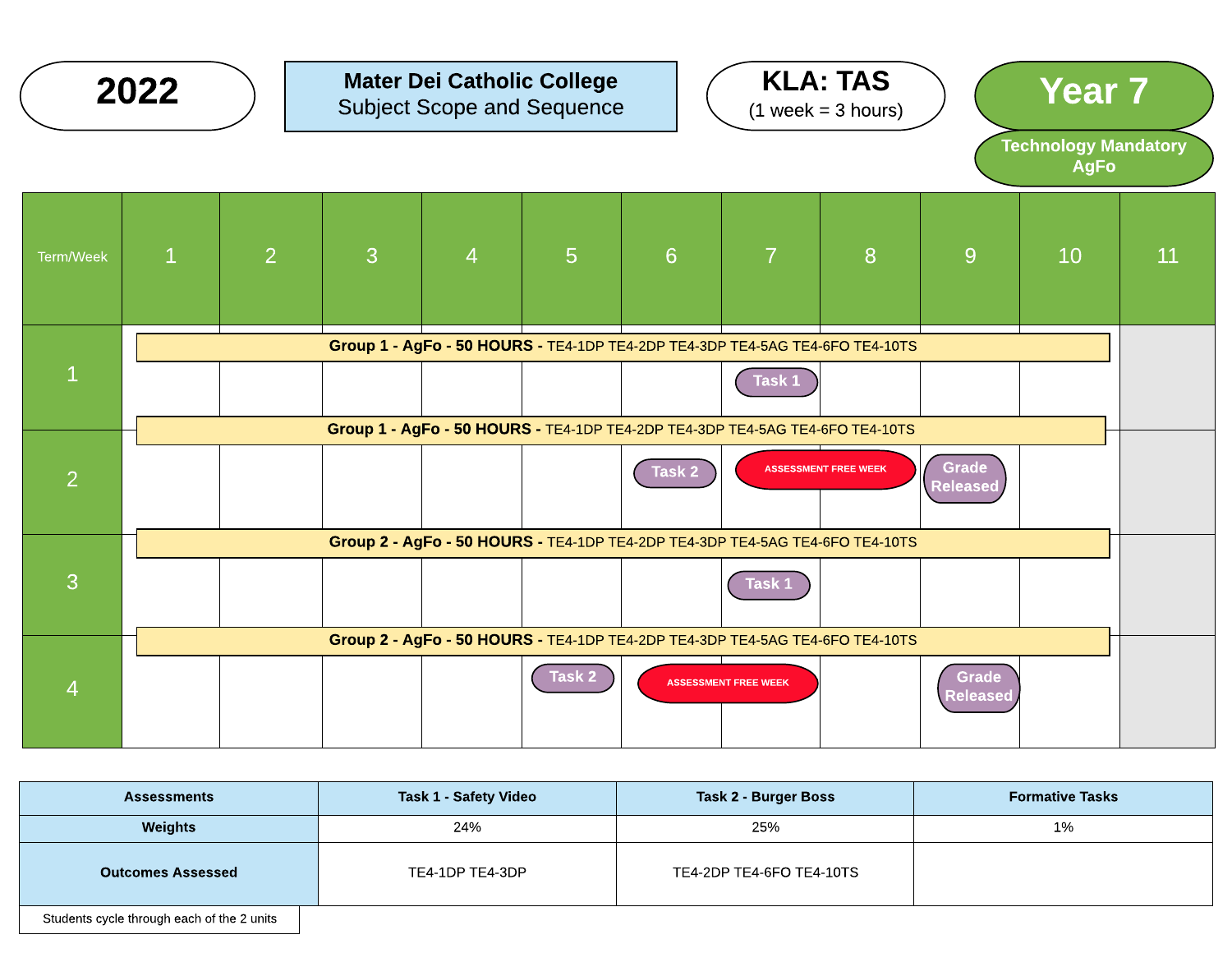



Year 7 Technology Mandatory **DigiTech** 



| <b>Assessments</b> | Laser Task      | Micro:Bit task | <b>Formative Tasks</b>               |
|--------------------|-----------------|----------------|--------------------------------------|
| <b>Weights</b>     | 24%             | 25%            | 1%                                   |
| Outcomes Assessed  | TE4-1DP TE4-2DP | TE4-4DP        | TE4-2DP, TE4-7DI, TE4-10TS, TE4-10TS |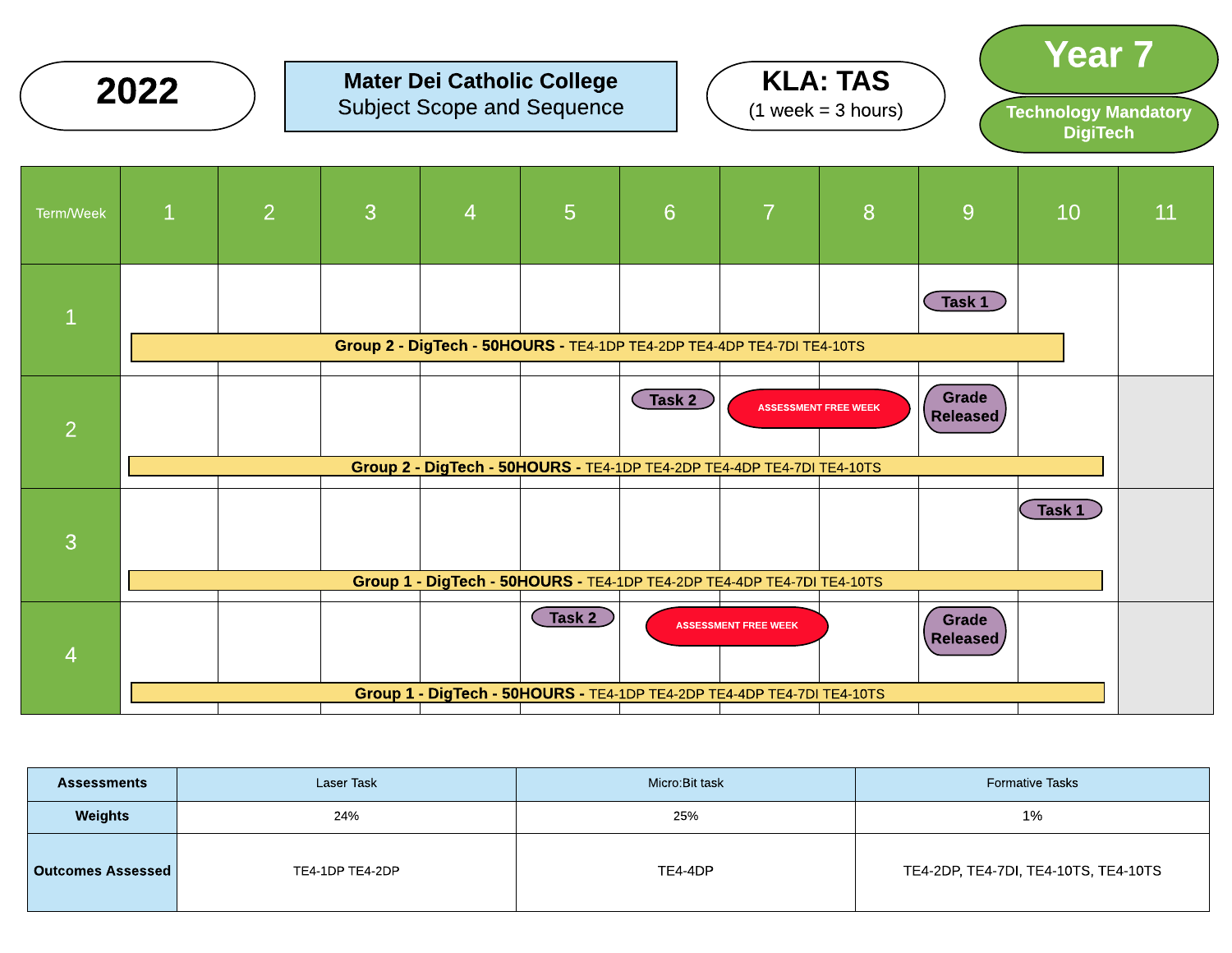|                | 2022                                                                                            |                |   | <b>Mater Dei Catholic College</b><br><b>Subject Scope and Sequence</b> |                                                |          |                                                                    | <b>KLA: TAS</b><br>$(1 week = 3 hours)$ |                 | <b>Year 8</b>               |  |  |
|----------------|-------------------------------------------------------------------------------------------------|----------------|---|------------------------------------------------------------------------|------------------------------------------------|----------|--------------------------------------------------------------------|-----------------------------------------|-----------------|-----------------------------|--|--|
|                |                                                                                                 |                |   |                                                                        |                                                |          |                                                                    |                                         |                 | <b>Technology Mandatory</b> |  |  |
| Term/Week      | $\overline{1}$                                                                                  | $\overline{2}$ | 3 | $\overline{4}$                                                         | 5                                              | 6        | $\overline{7}$                                                     | 8                                       | 9               | 10                          |  |  |
|                |                                                                                                 |                |   |                                                                        |                                                |          |                                                                    |                                         | Task 1          |                             |  |  |
| $\overline{1}$ | Laser Light 25 Hours - TE4-1DP, TE4-9MA, TE-3DP<br>Monsters 25 Hours - TE4-1DP, TE4-2DP, TE-3DP |                |   |                                                                        |                                                |          |                                                                    |                                         |                 |                             |  |  |
|                | Catapults 25 Hours - TE4-1DP, TE4-2DP, TE4-3DP, TE4-8EN                                         |                |   |                                                                        |                                                |          |                                                                    |                                         |                 |                             |  |  |
|                | Engineering for good 25 Hours - TE4-1DP, TE4-2DP, TE4-3DP, TE4-8EN                              |                |   |                                                                        |                                                |          |                                                                    |                                         |                 |                             |  |  |
|                |                                                                                                 |                |   |                                                                        |                                                | C Task 2 |                                                                    | <b>ASSESSMENT FREE WEEK</b>             |                 |                             |  |  |
|                | <b>Grade</b><br>Laser Light 25hours - TE4-1DP, TE4-9MA, TE-3DP<br>Released                      |                |   |                                                                        |                                                |          |                                                                    |                                         |                 |                             |  |  |
| $\overline{2}$ |                                                                                                 |                |   |                                                                        | Monsters 25 Hours - TE4-1DP, TE4-2DP, TE-3DP   |          |                                                                    |                                         |                 |                             |  |  |
|                | Catapults 25 Hours - TE4-1DP, TE4-2DP, TE4-3DP, TE4-8EN                                         |                |   |                                                                        |                                                |          |                                                                    |                                         |                 |                             |  |  |
|                |                                                                                                 |                |   |                                                                        |                                                |          | Engineering for good 25 Hours - TE4-1DP, TE4-2DP, TE4-3DP, TE4-8EN |                                         |                 |                             |  |  |
|                |                                                                                                 |                |   |                                                                        |                                                |          |                                                                    | Task 3                                  |                 |                             |  |  |
|                |                                                                                                 |                |   |                                                                        | Laser Light 25hours - TE4-1DP, TE4-9MA, TE-3DP |          |                                                                    |                                         |                 |                             |  |  |
| 3              |                                                                                                 |                |   |                                                                        | Monsters 25 Hours - TE4-1DP, TE4-2DP, TE-3DP   |          |                                                                    |                                         |                 |                             |  |  |
|                |                                                                                                 |                |   |                                                                        |                                                |          | Catapults 25 Hours - TE4-1DP, TE4-2DP, TE4-3DP, TE4-8EN            |                                         |                 |                             |  |  |
|                |                                                                                                 |                |   |                                                                        |                                                |          | Engineering for good 25 Hours - TE4-1DP, TE4-2DP, TE4-3DP, TE4-8EN |                                         |                 |                             |  |  |
|                |                                                                                                 |                |   |                                                                        | $\binom{7}{1}$ Task 4                          |          | <b>ASSESSMENT FREE WEEK</b>                                        |                                         | <b>Grade</b>    |                             |  |  |
|                |                                                                                                 |                |   | Laser Light 25hours - TE4-1DP, TE4-9MA, TE-3DP                         |                                                |          |                                                                    |                                         | <b>Released</b> |                             |  |  |
| 4              |                                                                                                 |                |   |                                                                        | Monsters 25 Hours - TE4-1DP, TE4-2DP, TE-3DP   |          |                                                                    |                                         |                 |                             |  |  |
|                |                                                                                                 |                |   |                                                                        |                                                |          | Catapults 25 Hours - TE4-1DP, TE4-2DP, TE4-3DP, TE4-8EN            |                                         |                 |                             |  |  |
|                |                                                                                                 |                |   |                                                                        |                                                |          | Engineering for good 25 Hours - TE4-1DP, TE4-2DP, TE4-3DP, TE4-8EN |                                         |                 |                             |  |  |

|                          | <b>Monsters</b>          | <b>Catapult</b>                       | <b>Engineering for good</b>           | <b>Laser Light</b>       | <b>Formative Tasks</b> |
|--------------------------|--------------------------|---------------------------------------|---------------------------------------|--------------------------|------------------------|
| <b>Weights</b>           | 24%                      | 25%                                   | 24%                                   | 25%                      | 2%                     |
| <b>Outcomes Assessed</b> | TE4-1DP, TE4-2DP, TE-3DP | TE4-1DP, TE4-2DP, TE4-3DP,<br>TE4-8EN | TE4-1DP, TE4-2DP, TE4-3DP,<br>TE4-8EN | TE4-1DP, TE4-9MA, TE-3DP |                        |

Students cycle through each of the 4 units. Each task is completed for the unit students are currently studying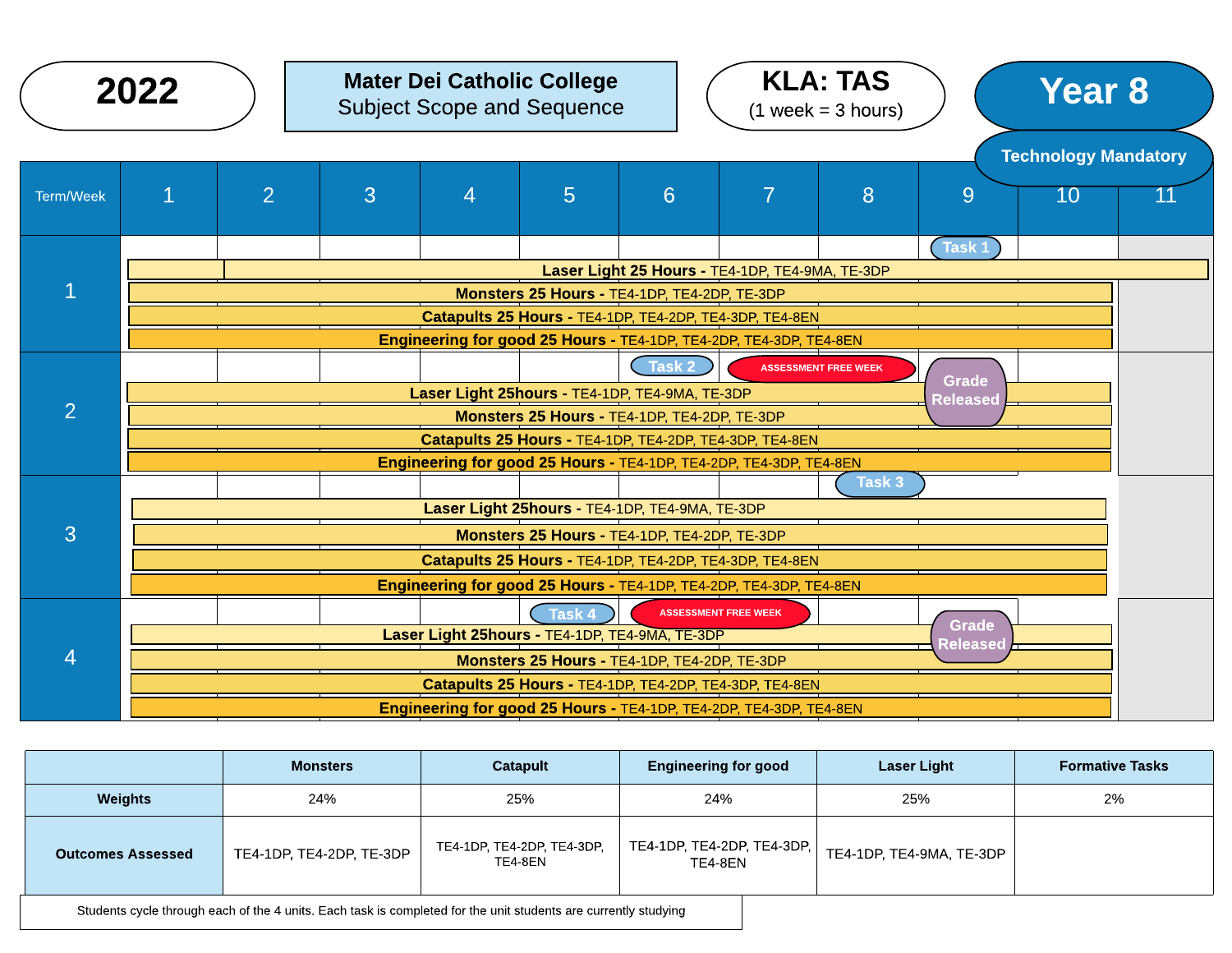Mater Dei Catholic College Subject Scope and Sequence  $2022$  ) Mater Dei Catholic College  $(KLA: Agriculture)$   $TAS - Year9$ 





| Term/Week      | $\mathbf 1$                                                                                    | 2 <sup>1</sup> | 3 | 4      | 5 | $6\phantom{1}6$                                                                                          | 7                           | 8                           | <u>g</u>                 | 10 | 11 |
|----------------|------------------------------------------------------------------------------------------------|----------------|---|--------|---|----------------------------------------------------------------------------------------------------------|-----------------------------|-----------------------------|--------------------------|----|----|
| $\mathbf{1}$   |                                                                                                |                |   |        |   | Introduction to Agriculture - Vegetable production 25hours<br>AG5-1, AG5-2, AG5-3, AG5-4, AG5-13, AG5-14 |                             |                             |                          |    |    |
|                |                                                                                                |                |   |        |   |                                                                                                          |                             |                             |                          |    |    |
| $\overline{2}$ |                                                                                                |                |   |        |   | Task 1                                                                                                   |                             | <b>ASSESSMENT FREE WEEK</b> | Grade<br><b>Released</b> |    |    |
|                |                                                                                                |                |   |        |   | <b>Poultry Production 25hours</b><br>AG5-5, AG5-7, AG5-8, AG5-9, AG5-10, AG5-12, AG5-13, AG5-14          |                             |                             |                          |    |    |
| 3              |                                                                                                |                |   |        |   |                                                                                                          |                             | Task 2                      |                          |    |    |
|                | <b>Sheep Production 25hours</b><br>AG5-5, AG5-7, AG5-8, AG5-9, AG5-10, AG5-12, AG5-13, AG5-14. |                |   |        |   |                                                                                                          |                             |                             |                          |    |    |
|                |                                                                                                |                |   | Task 3 |   |                                                                                                          | <b>ASSESSMENT FREE WEEK</b> |                             | Grade<br><b>Released</b> |    |    |
| $\overline{4}$ |                                                                                                |                |   |        |   | <b>Sheep Production - Cotton25hours</b><br>AG5-5, AG5-7, AG5-8, AG5-9, AG5-10, AG5-12, AG5-13, AG5-14.   |                             |                             |                          |    |    |
|                |                                                                                                |                |   |        |   |                                                                                                          |                             |                             |                          |    |    |

| <b>Assessments</b>       | <b>Task 1 Poultry Production</b> | Task 2 Husbandry practice (Inc.<br>practical component) | Task 3 Exam                          | <b>Formative Tasks</b> |
|--------------------------|----------------------------------|---------------------------------------------------------|--------------------------------------|------------------------|
| Weights                  | 49%                              | 29%                                                     | 20%                                  | 2%                     |
| <b>Outcomes Assessed</b> | AG5-4, AG5-7, AG5-10, AG5-12     | AG5-7, AG5-10, AG5-13, AG5-14                           | AG5-2, AG5-3, AG5-5, AG5-8,<br>AG5-9 |                        |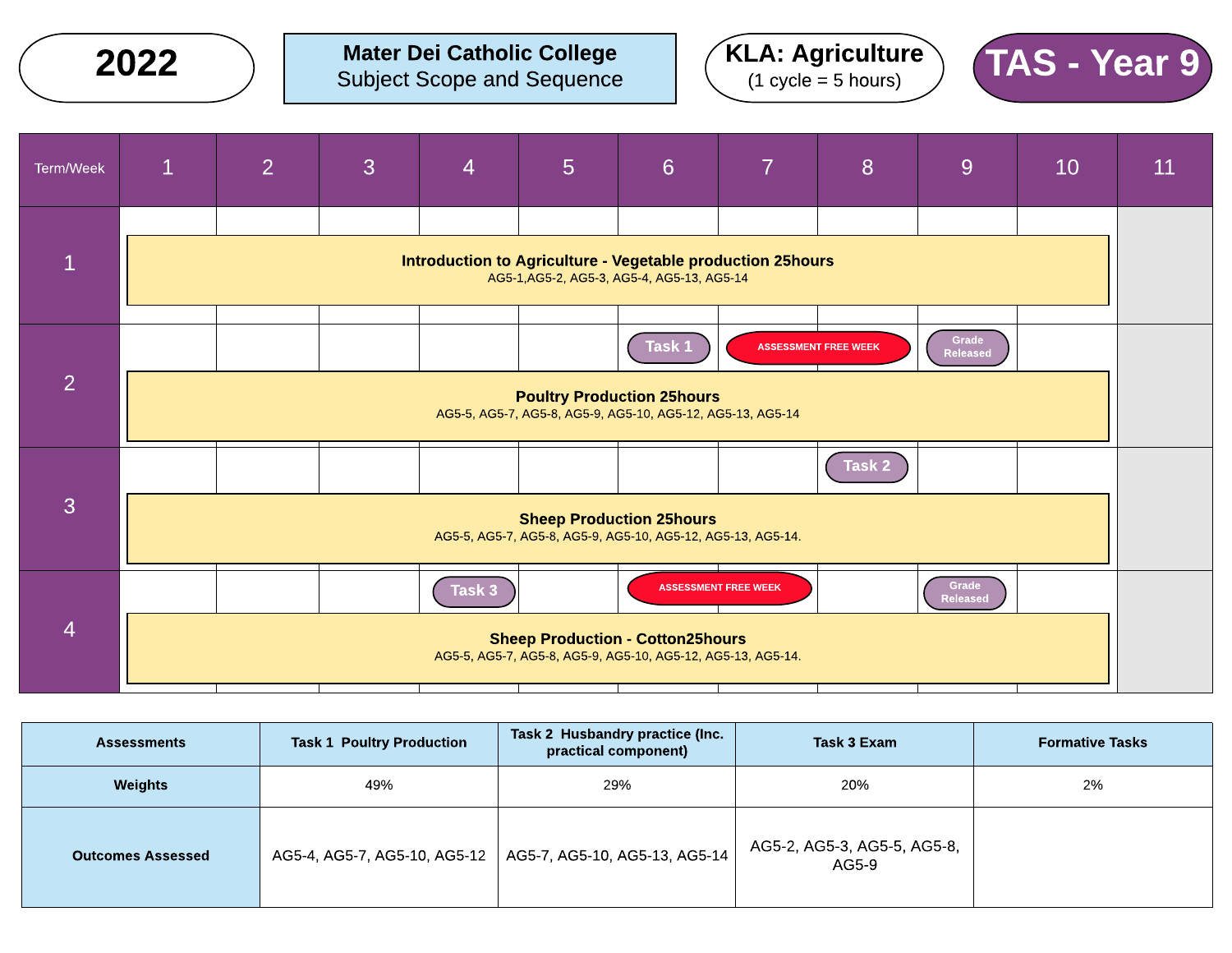







| <b>Assessments</b>          | Task 1 Australian Multicultural<br><b>Banquet</b> | <b>Task 2 Aid Agencies</b>                                                                              | <b>Task 3 Birthday Cake</b><br><b>Practical and Theory</b> | Task 4 Course knowledge<br>test | <b>Formative Tasks</b> |
|-----------------------------|---------------------------------------------------|---------------------------------------------------------------------------------------------------------|------------------------------------------------------------|---------------------------------|------------------------|
| <b>Weights</b>              | 29%                                               | 20%                                                                                                     | 29%                                                        | 20%                             | 2%                     |
| <b>Outcomes</b><br>Assessed | FT5-1, FT5-7, FT5-10, FT5-11                      | FTLS-1, FTLS-2, FTLS-3, FTLS-4,<br>FTLS-5, FTLS-6, FTLS-7, FTLS-8,<br>FTLS-9, FTLS-10, FTLS-11, FTLS-12 | FT5-1, FT5-10, FT5-11                                      | FT5-2, FT5-3, FT5-4             |                        |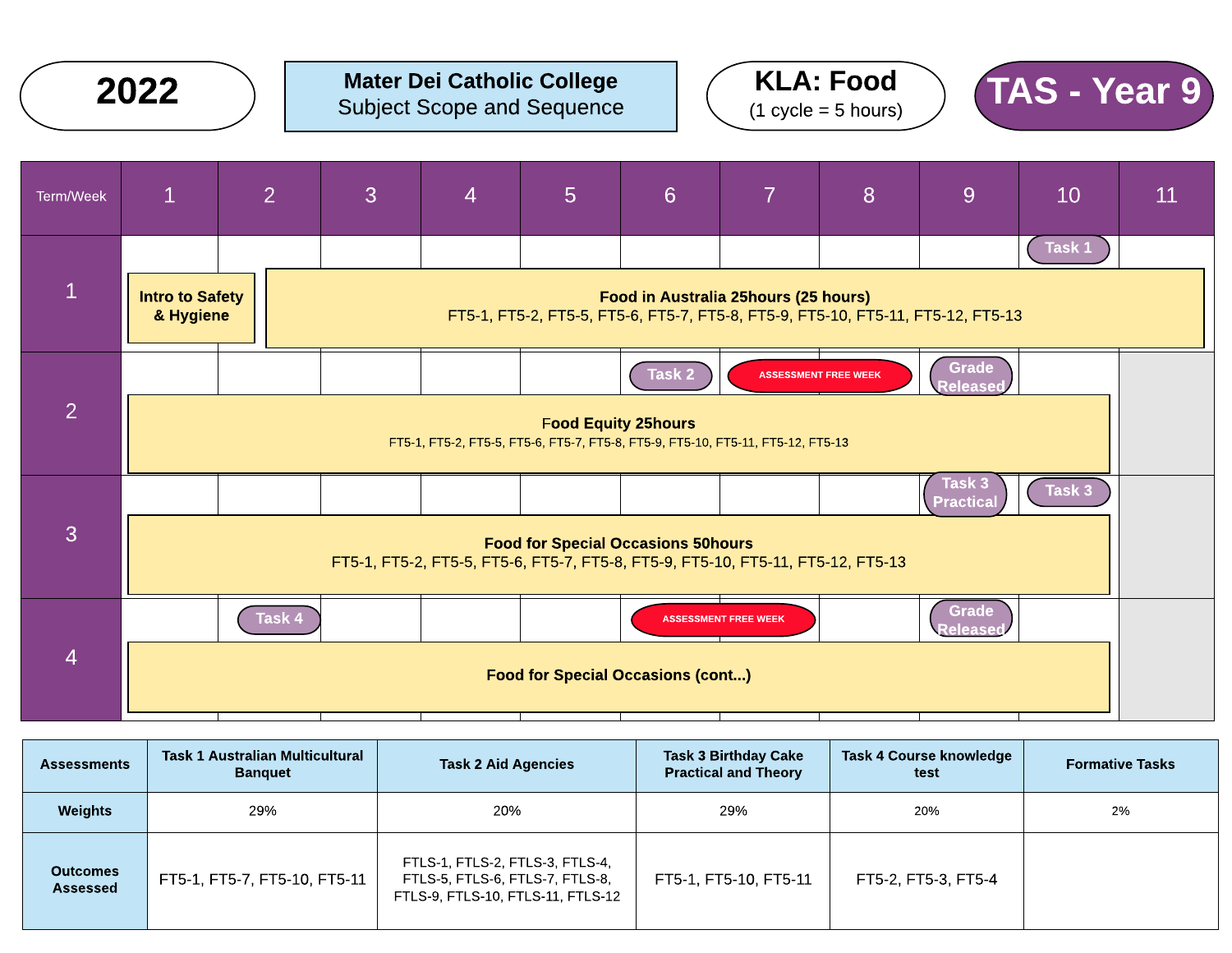







| <b>Assessments</b>         | Task 1 - Identify yourself | <b>Task 2 - Riverside project</b> | Task 3 - Mixed material - upcycling |
|----------------------------|----------------------------|-----------------------------------|-------------------------------------|
| Weights                    | 20%                        | 29%                               | 49%                                 |
| <b>Outcomes Assessed  </b> | DT5-6, DT5-7, DT5-10       | DT5-1, DT5-2, DT5-9,              | DT5-1, DT5-8, DT5-9                 |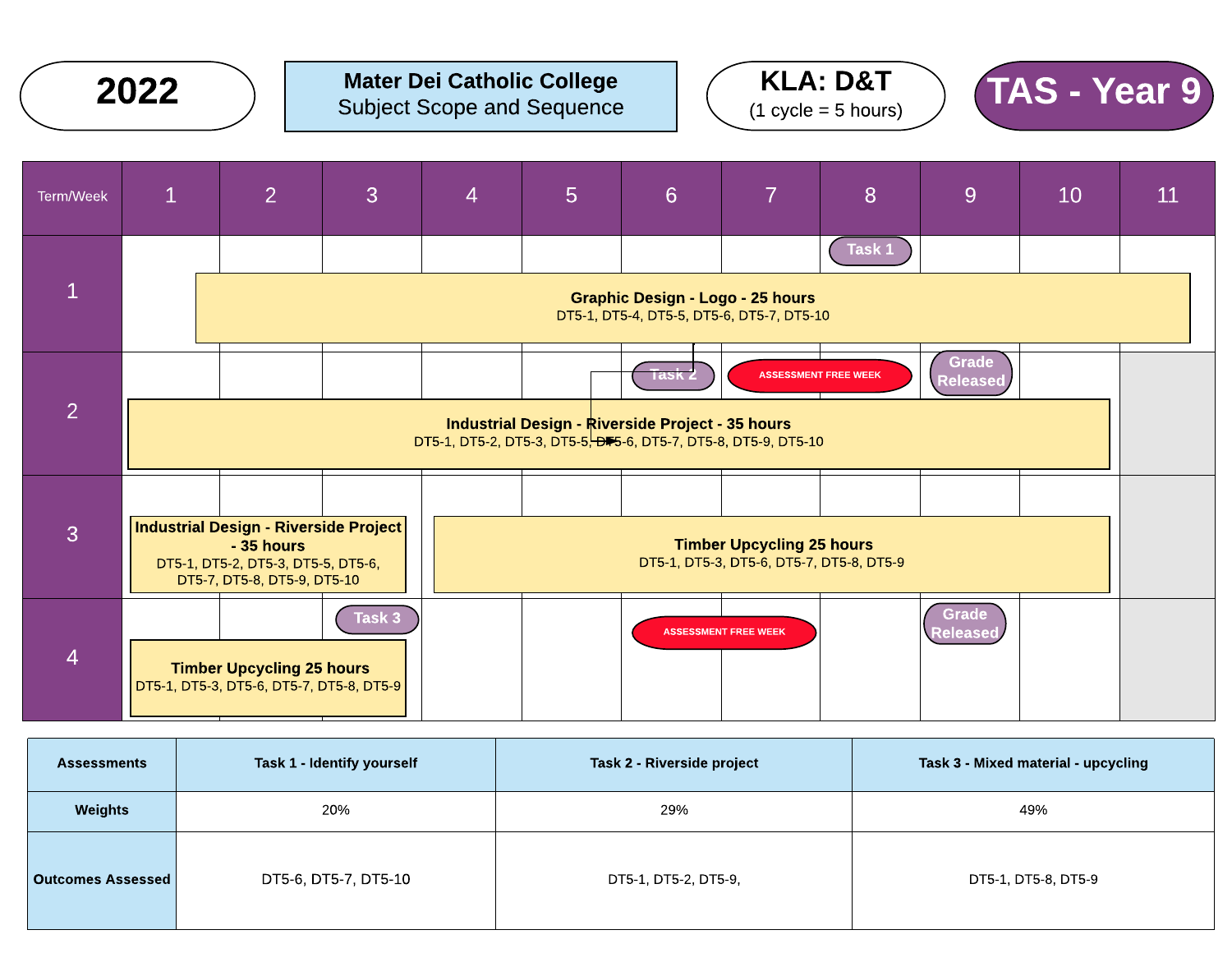







| <b>Assessments</b>       | <b>Task 1 Basics Folio</b> | <b>Task 2 Laser Folio</b> | <b>Task 3 Animation</b> | <b>Task 4 CAD Folio</b> |
|--------------------------|----------------------------|---------------------------|-------------------------|-------------------------|
| Weights                  | 25%                        | 24%                       | 25%                     | 24%                     |
| <b>Outcomes Assessed</b> | GT5-1, GT5-3, GT5-7        | GT5-2, GT5-6, GT5-10      | GT5-4, GT5-11, GT5-12   | GT5-5, GT5-8, GT5-12    |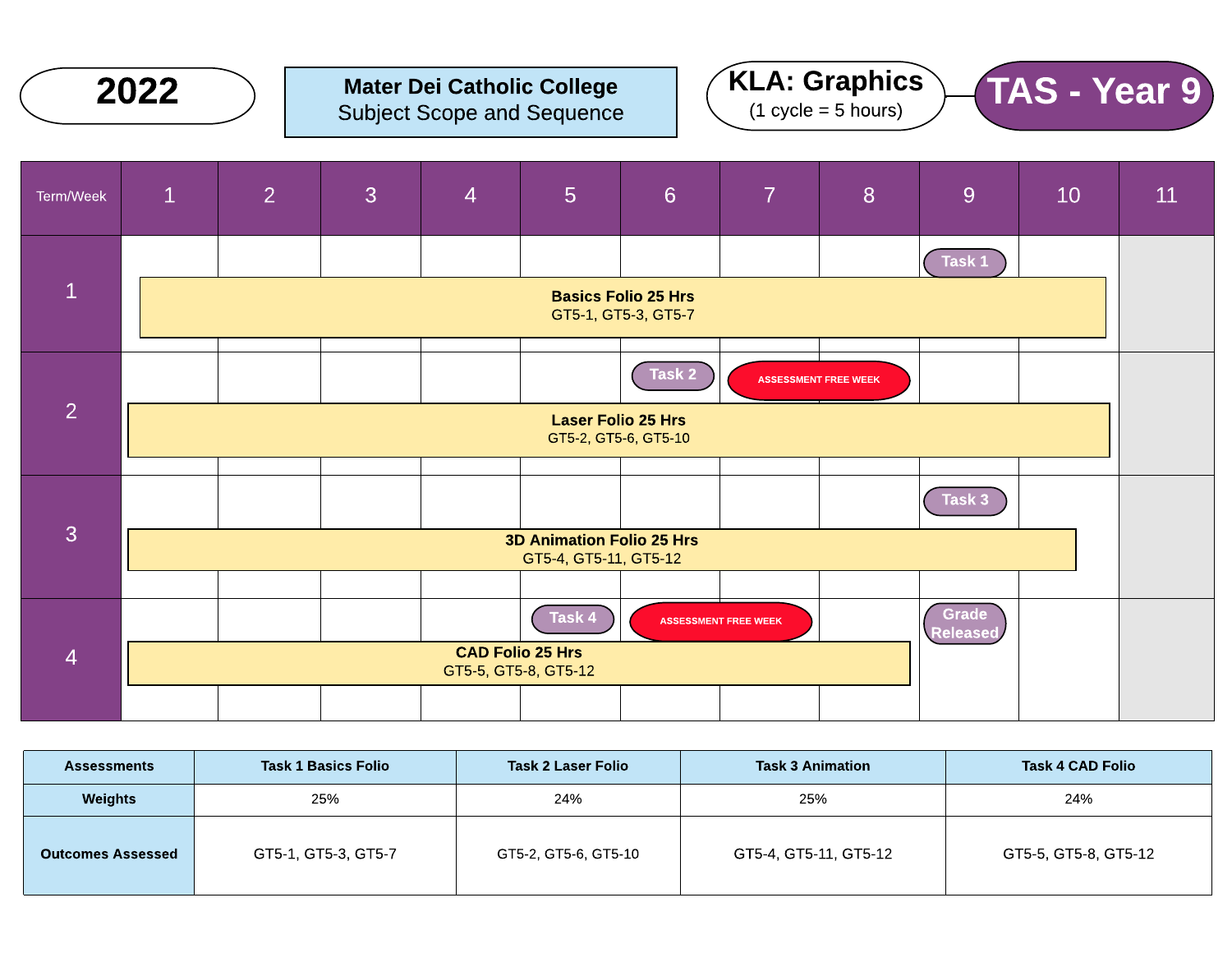





| Term/Week      | $\mathbf{1}$                                                                                                     | $\overline{2}$                                                                                                  | 3 | $\overline{4}$                                                              | $5\phantom{1}$            | $6\phantom{1}6$                       | $\overline{7}$                 | 8 | 9                 | 10     | 11 |  |
|----------------|------------------------------------------------------------------------------------------------------------------|-----------------------------------------------------------------------------------------------------------------|---|-----------------------------------------------------------------------------|---------------------------|---------------------------------------|--------------------------------|---|-------------------|--------|----|--|
|                |                                                                                                                  |                                                                                                                 |   |                                                                             |                           |                                       |                                |   |                   | Task 1 |    |  |
| $\mathbf{1}$   | <b>Database Design - 25 hours</b><br>5.1.1, 5.1.2, 5.2.1, 5.2.2, 5.2.3, 5.3.1, 5.3.2, 5.4.1, 5.5.1, 5.5.2, 5.5.3 |                                                                                                                 |   |                                                                             |                           |                                       |                                |   |                   |        |    |  |
|                |                                                                                                                  |                                                                                                                 |   |                                                                             |                           | Task 2                                | <b>ASSESSMENT</b><br>FREE WEEK |   |                   |        |    |  |
| $\overline{2}$ |                                                                                                                  | Artificial Intelligence-25 hours<br>5.1.1, 5.1.2, 5.2.1, 5.2.2, 5.2.3, 5.3.1, 5.3.2, 5.4.1, 5.5.1, 5.5.2, 5.5.3 |   |                                                                             |                           |                                       |                                |   |                   |        |    |  |
|                |                                                                                                                  |                                                                                                                 |   |                                                                             |                           |                                       |                                |   | Task <sub>3</sub> |        |    |  |
| 3              |                                                                                                                  | Digital Media-25 hours<br>5.1.1, 5.1.2, 5.2.1, 5.2.2, 5.2.3, 5.3.1, 5.3.2, 5.4.1, 5.5.1, 5.5.2, 5.5.3           |   |                                                                             |                           |                                       |                                |   |                   |        |    |  |
|                |                                                                                                                  |                                                                                                                 |   | Task 4                                                                      |                           | <b>ASSESSMENT</b><br><b>FREE WEEK</b> | Friday Reports<br>DUE KLA      |   |                   |        |    |  |
| $\overline{4}$ |                                                                                                                  |                                                                                                                 |   | 5.1.1, 5.1.2, 5.2.1, 5.2.2, 5.2.3, 5.3.1, 5.3.2, 5.4.1, 5.5.1, 5.5.2, 5.5.3 | Website Design - 25 hours |                                       |                                |   |                   |        |    |  |

| <b>Assessments</b>       | Task 1 Database & folio | Task 2 AI & Folio   | Task 3 Digital Media & Folio | <b>Task 4 Website &amp; Folio</b> |
|--------------------------|-------------------------|---------------------|------------------------------|-----------------------------------|
| Weights                  | 25%                     | 24%                 | 25%                          | 24%                               |
| <b>Outcomes Assessed</b> | 5.2.1, 5.2.2, 5.3.1     | 5.2.1, 5.2.2, 5.2.3 | 5.3.2, 5.5.2, 5.5.3          | 5.1.1, 5.2.1, 5.4.1, 5.5.1        |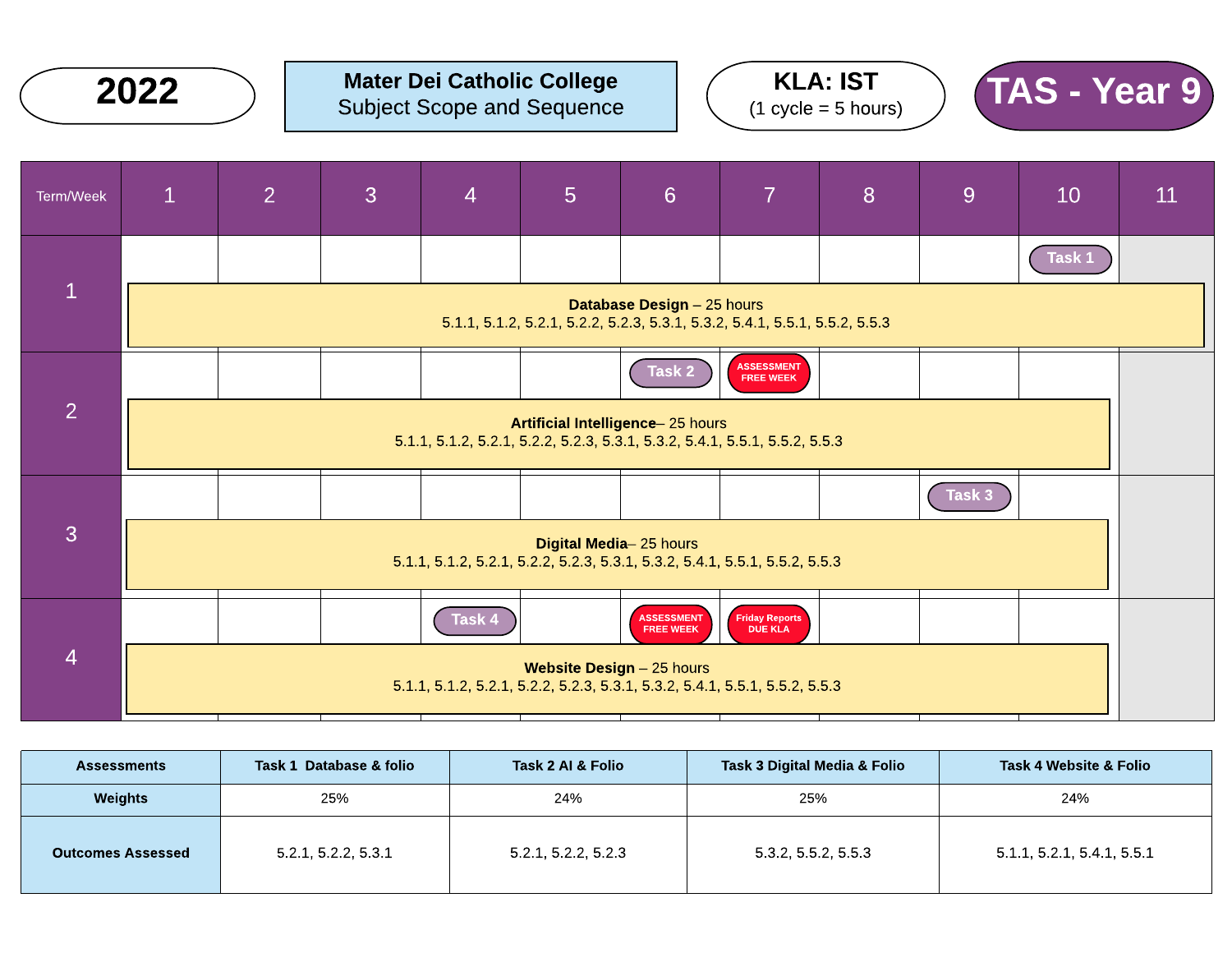







|                             | <b>Task 1 Four Joint Frame</b> | <b>Task 2 Chopping Board</b> | <b>Task 3 Trinket Box</b> | <b>Task 4 Lathe</b>   | <b>Formative</b><br><b>Tasks</b> |
|-----------------------------|--------------------------------|------------------------------|---------------------------|-----------------------|----------------------------------|
| Weights                     | 15%                            | 34%                          | 39%                       | 10%                   | 2%                               |
| <b>Outcomes</b><br>Assessed | <b>IND5-1, IND5-3</b>          | <b>IND5-1, IND5-2</b>        | <b>IND5-2, IND5-3</b>     | <b>IND5-6, IND5-7</b> |                                  |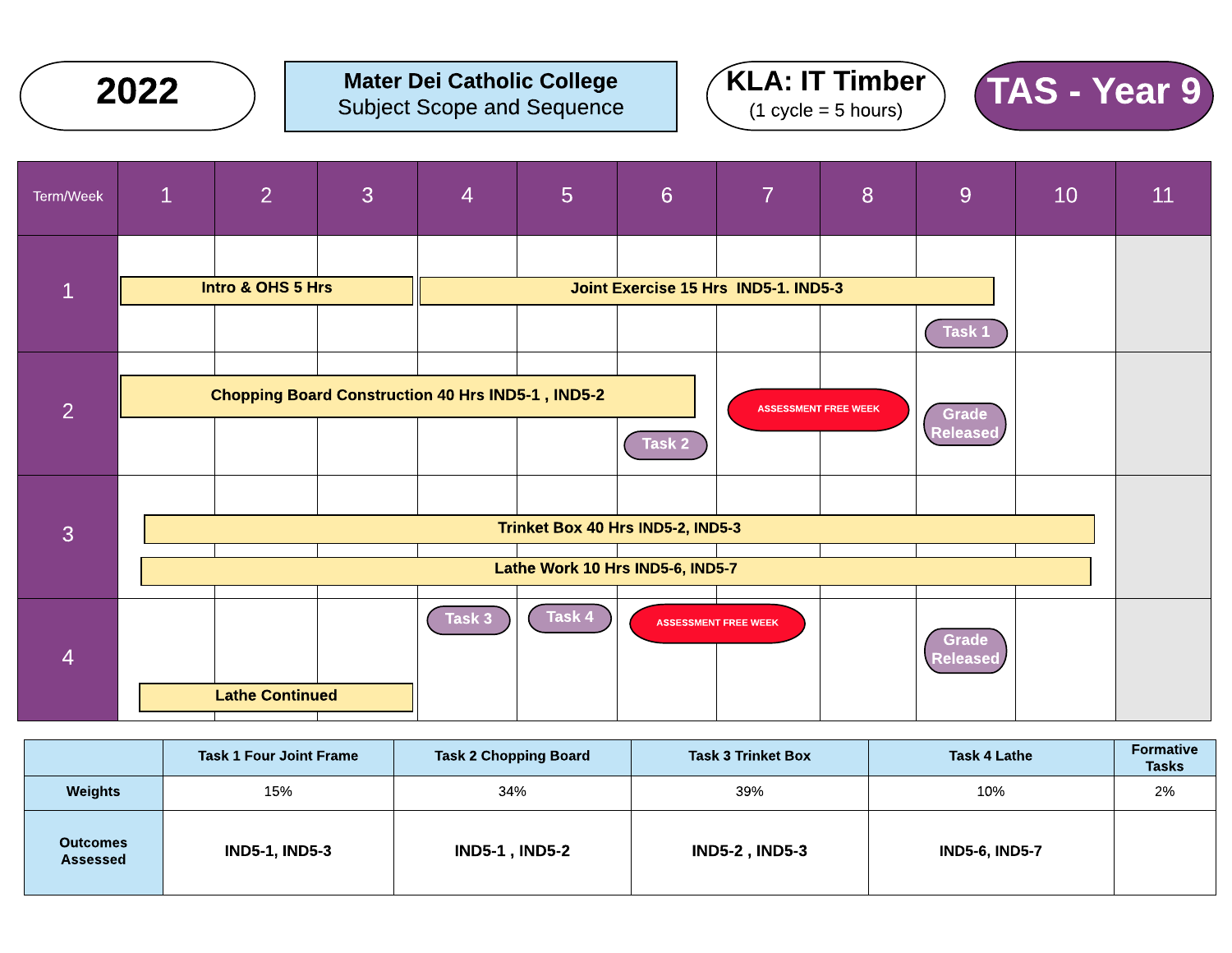







| <b>Assessments</b>       | Task 1 Tool carry & Job Report | <b>Task 2 BBQ plactical task</b> | <b>Task 3 Spatula</b> |
|--------------------------|--------------------------------|----------------------------------|-----------------------|
| Weights<br>49%           |                                | 39%                              | 10%                   |
| <b>Outcomes Assessed</b> | IND5-1, IND5-3                 | IND5-2, IND5-4                   | IND5-3, IND5-8        |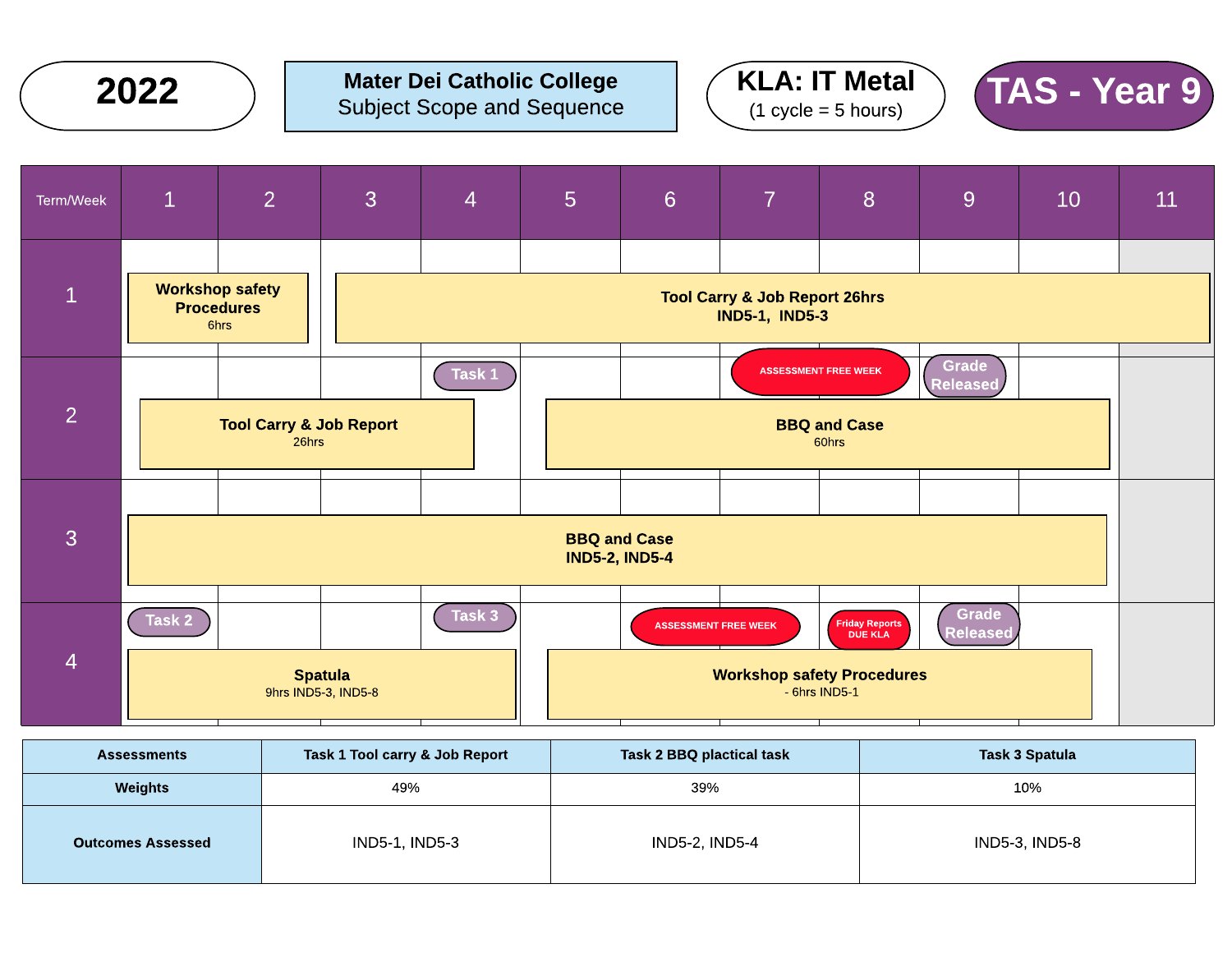

#### Mater Dei Catholic College Subject Scope and Sequence  $2022$  ) Mater Dei Catholic College  $(KLA: Agriculture)$   $(AS -Year 10)$







| <b>Assessments</b>       | Task 1 Cropping Task (Inc.<br>practical component) | Task 2 Beef Task | Task 3 Exam                                                | <b>Formative Tasks</b> |
|--------------------------|----------------------------------------------------|------------------|------------------------------------------------------------|------------------------|
| <b>Weights</b>           | 49%                                                | 29%              | 20%                                                        | 2%                     |
| <b>Outcomes Assessed</b> | AG5-6, AG5-11, AG5-12,<br>AG5-14                   | AG5-1, AG5-12    | AG5-1, AG5-2, AG5-3, AG5-5,<br>AG5-6, AG5-8, AG5-9, AG5-11 |                        |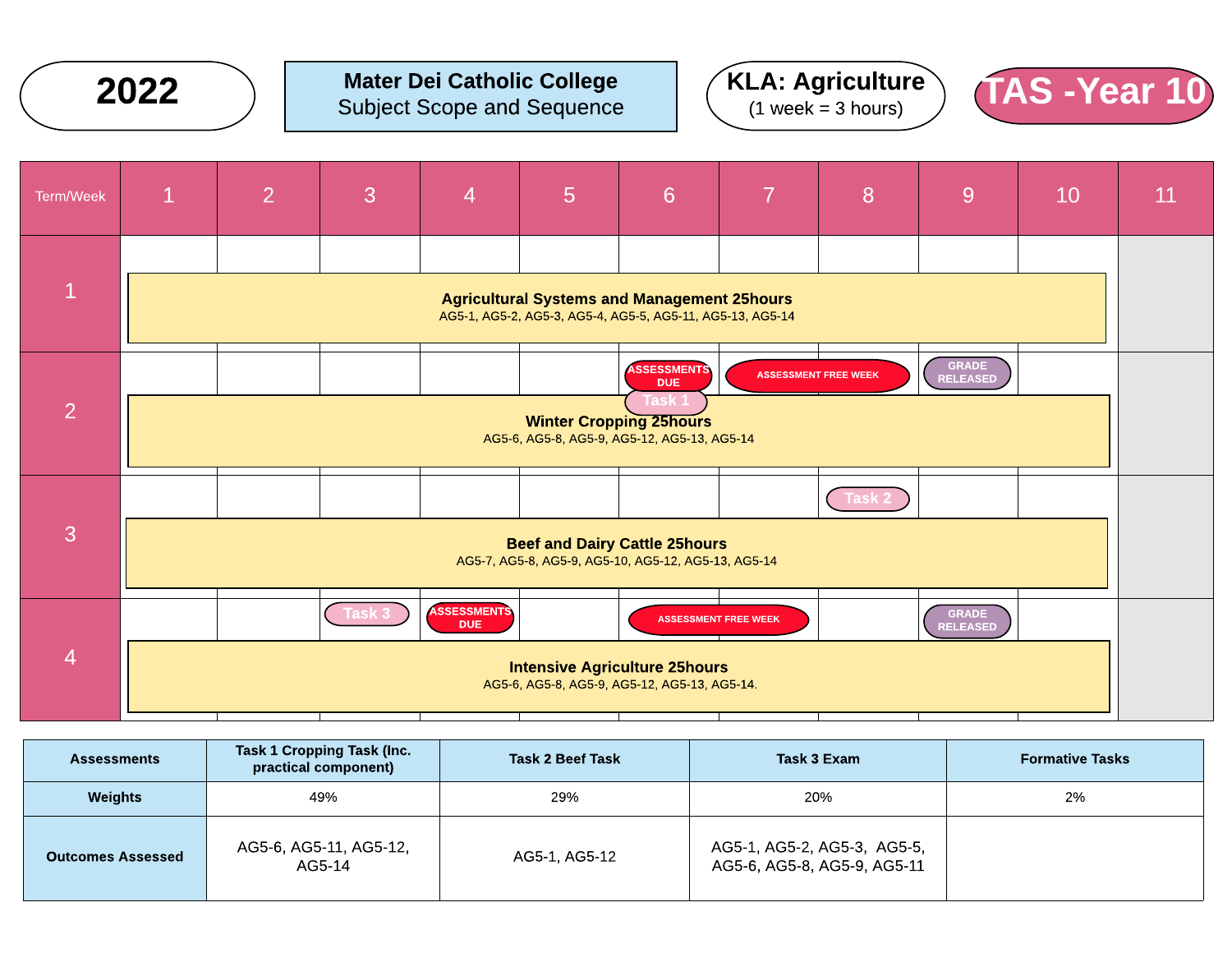

| <b>Assessments</b>       | Task 1:                     | Task 2:                    | Task 3:                                           | <b>Formative Tasks</b> |
|--------------------------|-----------------------------|----------------------------|---------------------------------------------------|------------------------|
| Weights                  | 24%                         | 25%                        | 49%                                               | 2%                     |
| <b>Outcomes Assessed</b> | DT5-2, DT5-5, DT5-6, DT5-10 | DT5-1, DT5-3, DT5-4, DT5-9 | DT5-1, DT5-2, DT5-4, DT5-7, DT5-8,<br>DT5-6 DT5-9 |                        |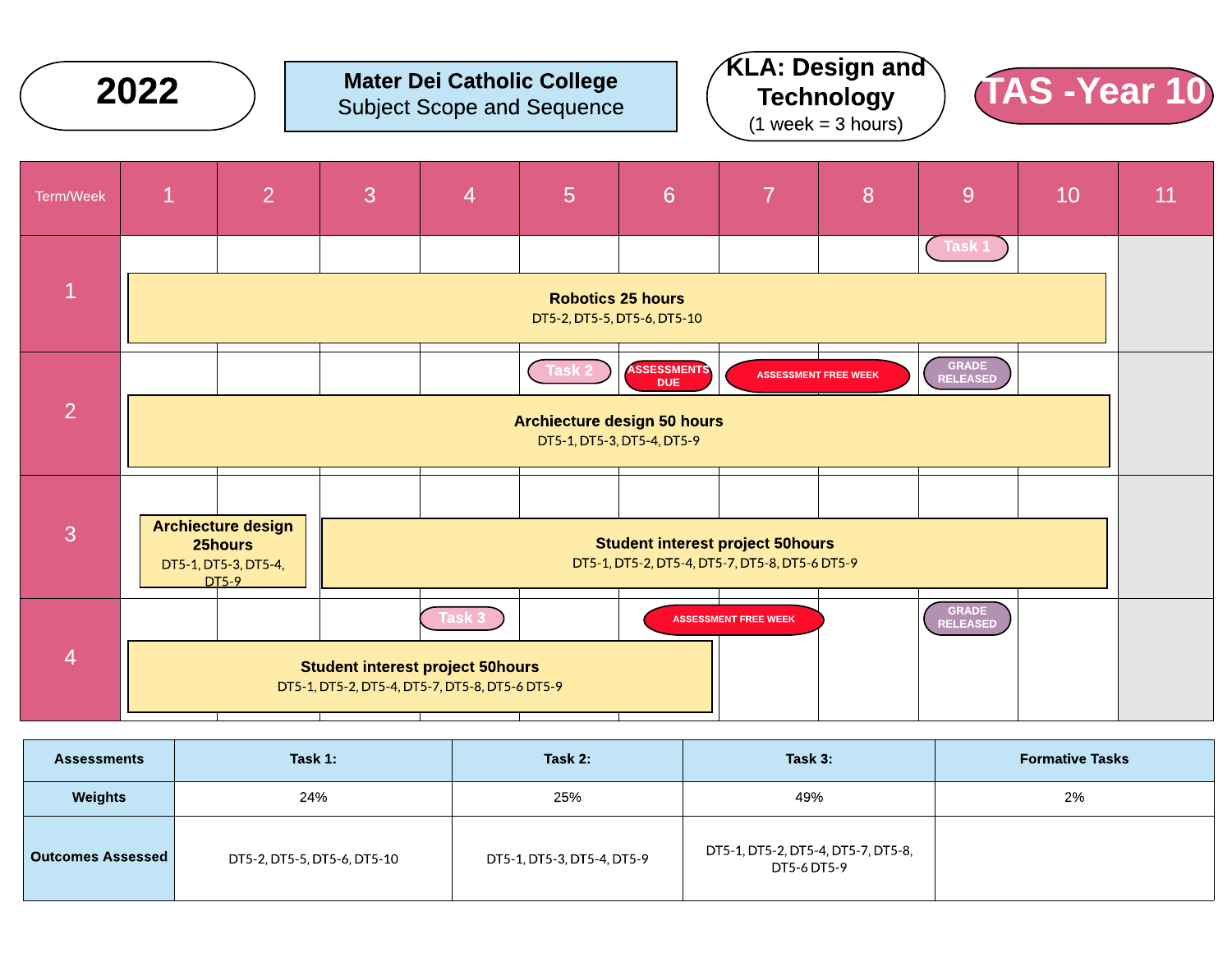2022

Mater Dei Catholic College Subject Scope and Sequence  $KLA:$  Food Technology  $(1$  week = 3 hours)



| Term/Week      | $\mathbf{1}$ | 2                         | 3 | $\overline{4}$                                                                                    | $5\phantom{1}$ | 6                                         | 7                           | 8              | 9                     | 10     | <b>11</b> |
|----------------|--------------|---------------------------|---|---------------------------------------------------------------------------------------------------|----------------|-------------------------------------------|-----------------------------|----------------|-----------------------|--------|-----------|
|                |              |                           |   |                                                                                                   |                |                                           |                             |                |                       | Task 1 |           |
| $\mathbf{1}$   |              | <b>Safety and Hygiene</b> |   | FTLS-1, FTLS-2, FTLS-3, FTLS-4, FTLS-5, FTLS-6, FTLS-7, FTLS-8, FTLS-9, FTLS-10, FTLS-11, FTLS-12 |                | <b>Food Selection and Health 25hours</b>  |                             |                |                       |        |           |
|                |              |                           |   |                                                                                                   |                | Task :                                    | <b>Assessment free week</b> |                | <b>Grades release</b> |        |           |
| $\overline{2}$ |              |                           |   | FT5-1, FT5-2, FT5-5, FT5-6, FT5-7, FT5-8, FT5-9, FT5-10, FT5-11, FT5-12, FT5-13                   |                | <b>Food for Specific Needs 25hours</b>    |                             |                |                       |        |           |
|                |              |                           |   |                                                                                                   |                |                                           |                             |                |                       | Task : |           |
| 3              |              |                           |   | FT5-1, FT5-2, FT5-3, FT5-4, FT5-5, FT5-6, FT5-7, FT5-8, FT5-9, FT5-10, FT5-11, FT5-12, FT5-13     |                | <b>Food Trends 25hours</b>                |                             |                |                       |        |           |
|                |              |                           |   | Task 4                                                                                            |                |                                           | <b>Assessment free week</b> | Grade relaesae |                       |        |           |
| $\overline{4}$ |              |                           |   | FT5-1, FT5-2, FT5-3, FT5-4, FT5-5, FT5-6, FT5-7, FT5-10, FT5-11, FT5-12, FT5-13                   |                | <b>Food Service and Catering 25 hours</b> |                             |                |                       |        |           |

| <b>Assessments</b>          | Task 1 Diet Analysis and test   | Task 2 - Semester 1 exam                                                                                   | <b>Task 3 Food Trends Task</b> | <b>Task 4 Food Catering</b> | <b>Formative Tasks</b> |
|-----------------------------|---------------------------------|------------------------------------------------------------------------------------------------------------|--------------------------------|-----------------------------|------------------------|
| <b>Weights</b>              | 29%                             | 20%                                                                                                        | 29%                            | 20%                         | 2%                     |
| <b>Outcomes</b><br>Assessed | FTLS-6, FTLS-7, FTLS-8, FTLS-13 | FTLS-1, FTLS-2, FTLS-3,<br>FTLS-4, FTLS-5, FTLS-6,<br>FTLS-7, FTLS-8, FTLS-9,<br>FTLS-10, FTLS-11, FTLS-12 | FTLS-10, FTLS-11, FTLS-12      | FTLS-5, FTLS-10, FTLS-11    |                        |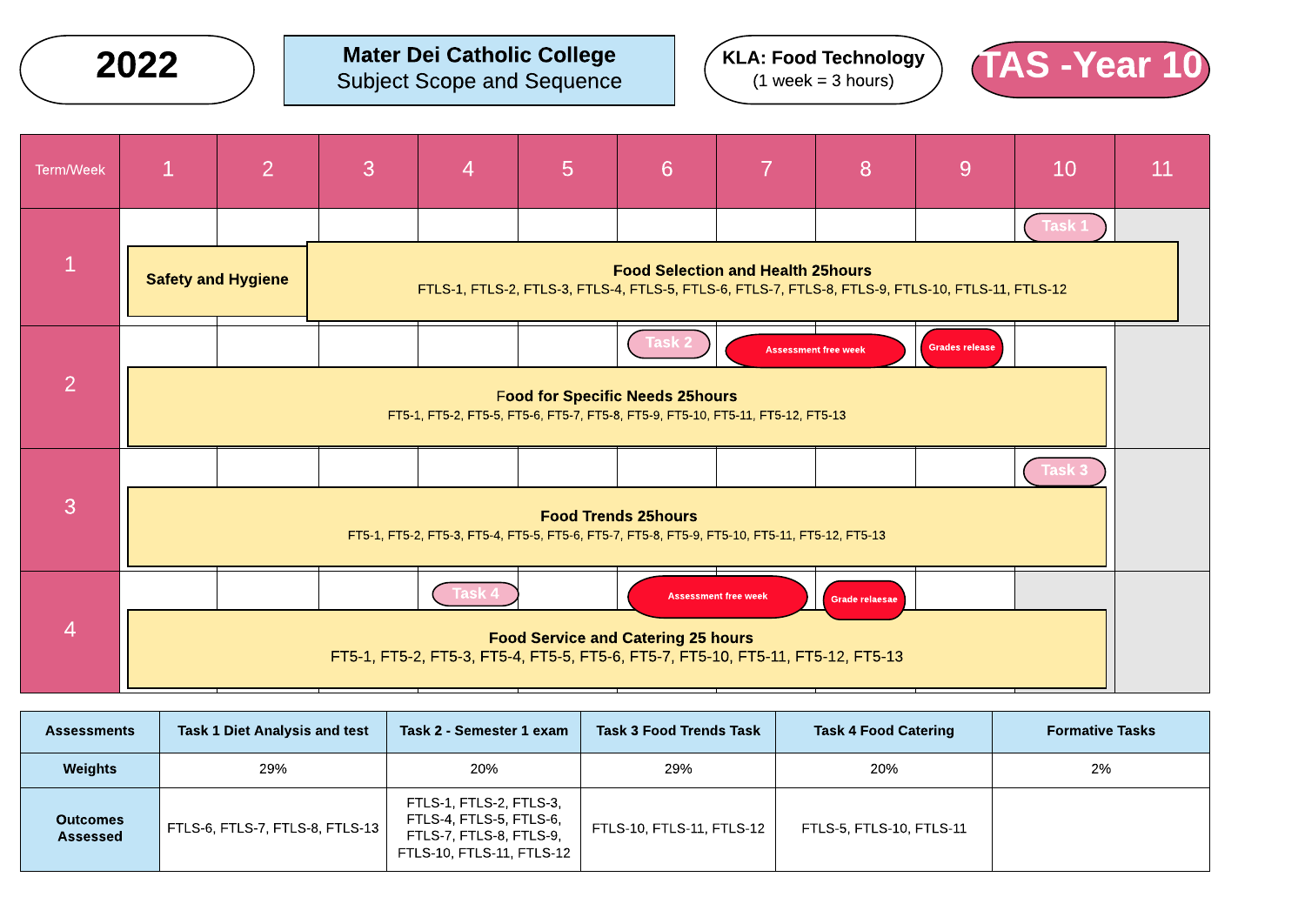2022







| <b>Assessments</b>       | <b>Task 1 Eng Drawing</b>                             | Task 2 CAD                                                | <b>Task 3 Product Design</b> | Task 4             | <b>Formative Tasks</b> |
|--------------------------|-------------------------------------------------------|-----------------------------------------------------------|------------------------------|--------------------|------------------------|
| <b>Weights</b>           | 19%                                                   | 29%                                                       | 19%                          | 29%                | 4%                     |
| <b>Outcomes Assessed</b> | GT5-1, GT5-2, GT5-3, GT5-4,<br>GT5-10, GT5-11, GT5-12 | GT5-5, GT5-6, GT5-7, GT5-9,   GT5-2, GT5-6, GT5-7, GT5-8, | GT5-3, GT5-9                 | Student Negotiated |                        |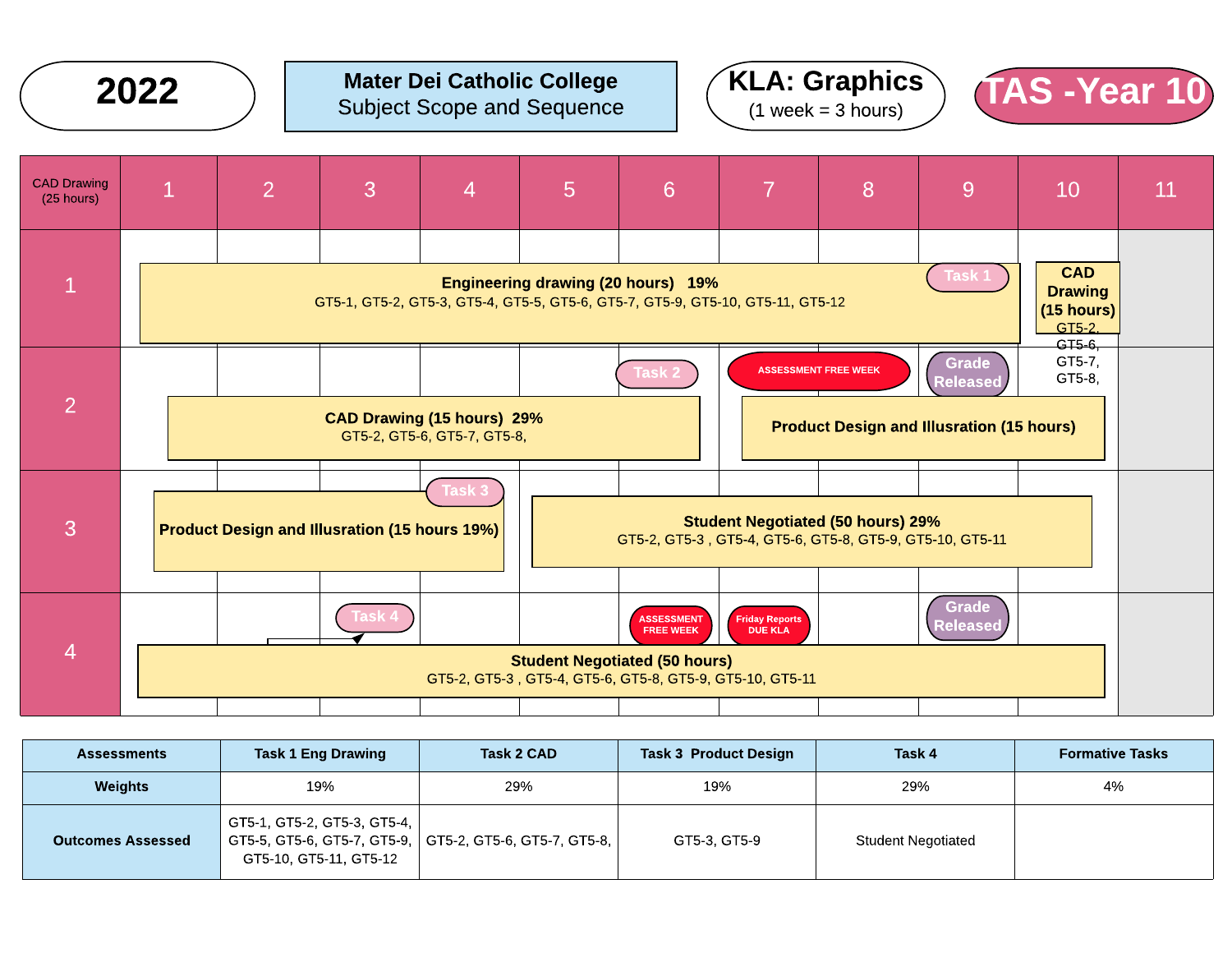





| Term/Week      | $\mathbf{1}$                                                                                                   | 2 | 3 | $\overline{4}$ | 5 | $6\phantom{1}6$                                                                                                                               | 7                                     | 8                                     | 9                         | 10 | 11 |
|----------------|----------------------------------------------------------------------------------------------------------------|---|---|----------------|---|-----------------------------------------------------------------------------------------------------------------------------------------------|---------------------------------------|---------------------------------------|---------------------------|----|----|
|                |                                                                                                                |   |   |                |   |                                                                                                                                               |                                       |                                       |                           |    |    |
|                |                                                                                                                |   |   |                |   | Arduino - Programming, automated systems and robotics 50 hours<br>5.1.1, 5.1.2, 5.2.1, 5.2.2, 5.2.3, 5.3.1, 5.3.2, 5.4.1, 5.5.1, 5.5.2, 5.5.3 |                                       |                                       |                           |    |    |
|                |                                                                                                                |   |   |                |   | ⊺ask ∶                                                                                                                                        | <b>ASSESSMENT</b><br><b>FREE WEEK</b> | <b>ASSESSMENT</b><br><b>FREE WEEK</b> |                           |    |    |
| $\overline{2}$ |                                                                                                                |   |   |                |   | Arduino - Programming, automated systems and robotics 50 hours<br>5.1.1, 5.1.2, 5.2.1, 5.2.2, 5.2.3, 5.3.1, 5.3.2, 5.4.1, 5.5.1, 5.5.2, 5.5.3 |                                       |                                       |                           |    |    |
|                |                                                                                                                |   |   |                |   |                                                                                                                                               |                                       | rasr                                  |                           |    |    |
| 3              |                                                                                                                |   |   |                |   | <b>Authoring and Multimedia 25 hours</b><br>5.1.1, 5.1.2, 5.2.1, 5.2.2, 5.2.3, 5.3.1, 5.3.2, 5.4.1, 5.5.1, 5.5.2, 5.5.3                       |                                       |                                       |                           |    |    |
|                |                                                                                                                |   |   | Task 3         |   | <b>ASSESSMENT</b><br><b>FREE WEEK</b>                                                                                                         | <b>ASSESSMENT</b><br><b>FREE WEEK</b> |                                       | Friday Reports<br>DUE KLA |    |    |
| $\overline{4}$ | <b>Network Systems 25 hours</b><br>5.1.1, 5.1.2, 5.2.1, 5.2.2, 5.2.3, 5.3.1, 5.3.2, 5.4.1, 5.5.1, 5.5.2, 5.5.3 |   |   |                |   |                                                                                                                                               |                                       |                                       |                           |    |    |

| <b>Assessments</b>       | Task 1 Arduino Autonomous car | <b>Task 2 Authoring and Multimedia</b> | <b>Task 3 LAN Party</b>    | <b>Formative Tasks</b> |
|--------------------------|-------------------------------|----------------------------------------|----------------------------|------------------------|
| Weights                  | 49%                           | 20%                                    | 29%                        | 2%                     |
| <b>Outcomes Assessed</b> | 5.2.2, 5.2.3, 5.3.2, 5.5.1,   | 5.2.1, 5.2.2, 5.2.3                    | 5.1.1, 5.1.2, 5.2.1, 5.5.2 |                        |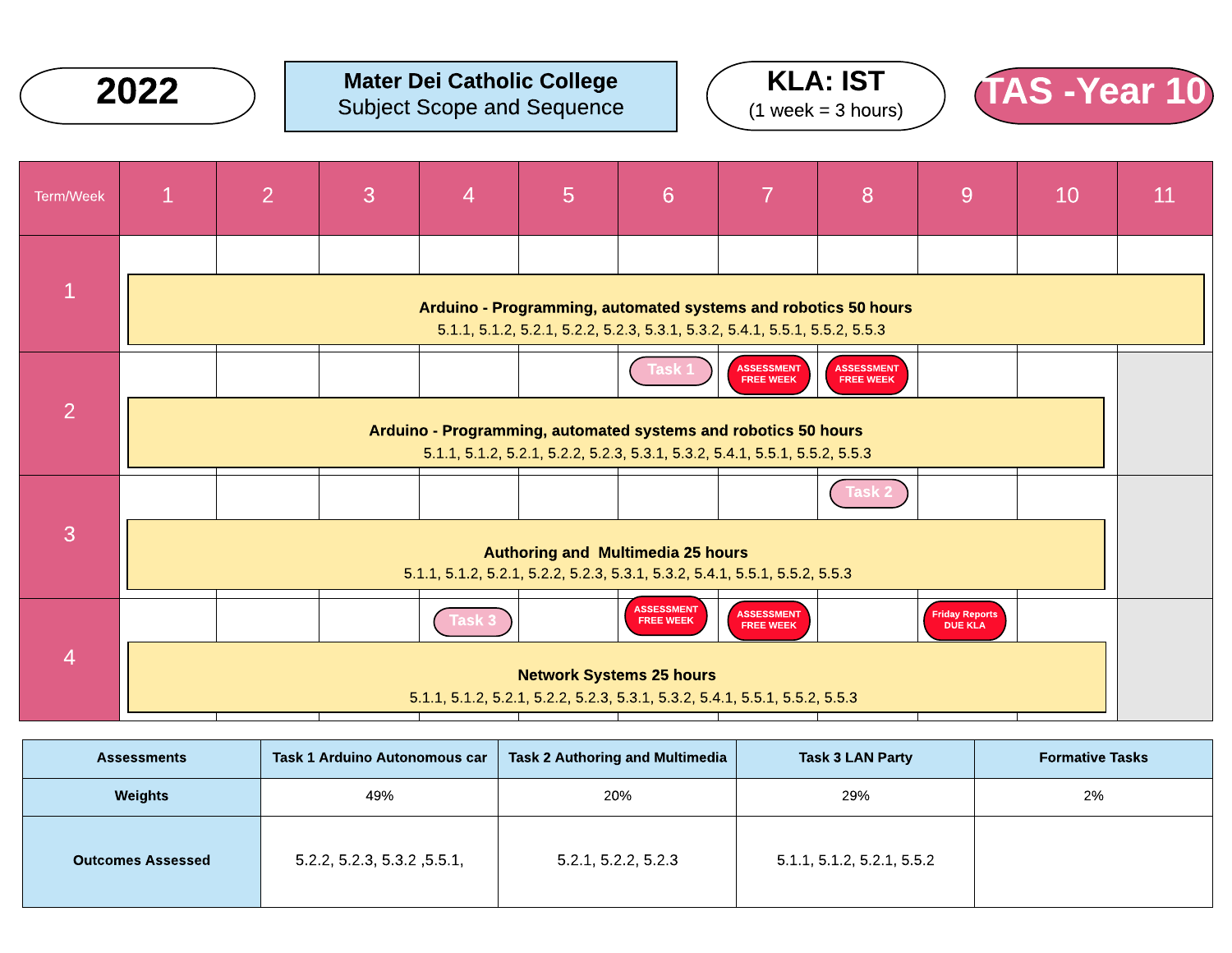







| <b>Assessments</b>       | <b>Task 1 WHS</b> | Task 2 Industry Study test | <b>Task 3 Quick lift</b>       |                                |
|--------------------------|-------------------|----------------------------|--------------------------------|--------------------------------|
| <b>Weights</b>           | 19%               | 30%                        | 49%                            | <b>FORMATIVE 2%</b>            |
| <b>Outcomes Assessed</b> | <b>IND5-1</b>     | IND5-9, IND5-10            | IND5-3, IND5-4, IND5-5, IND5-6 | IND5-2, IND5-5, IND5-7, IND5-8 |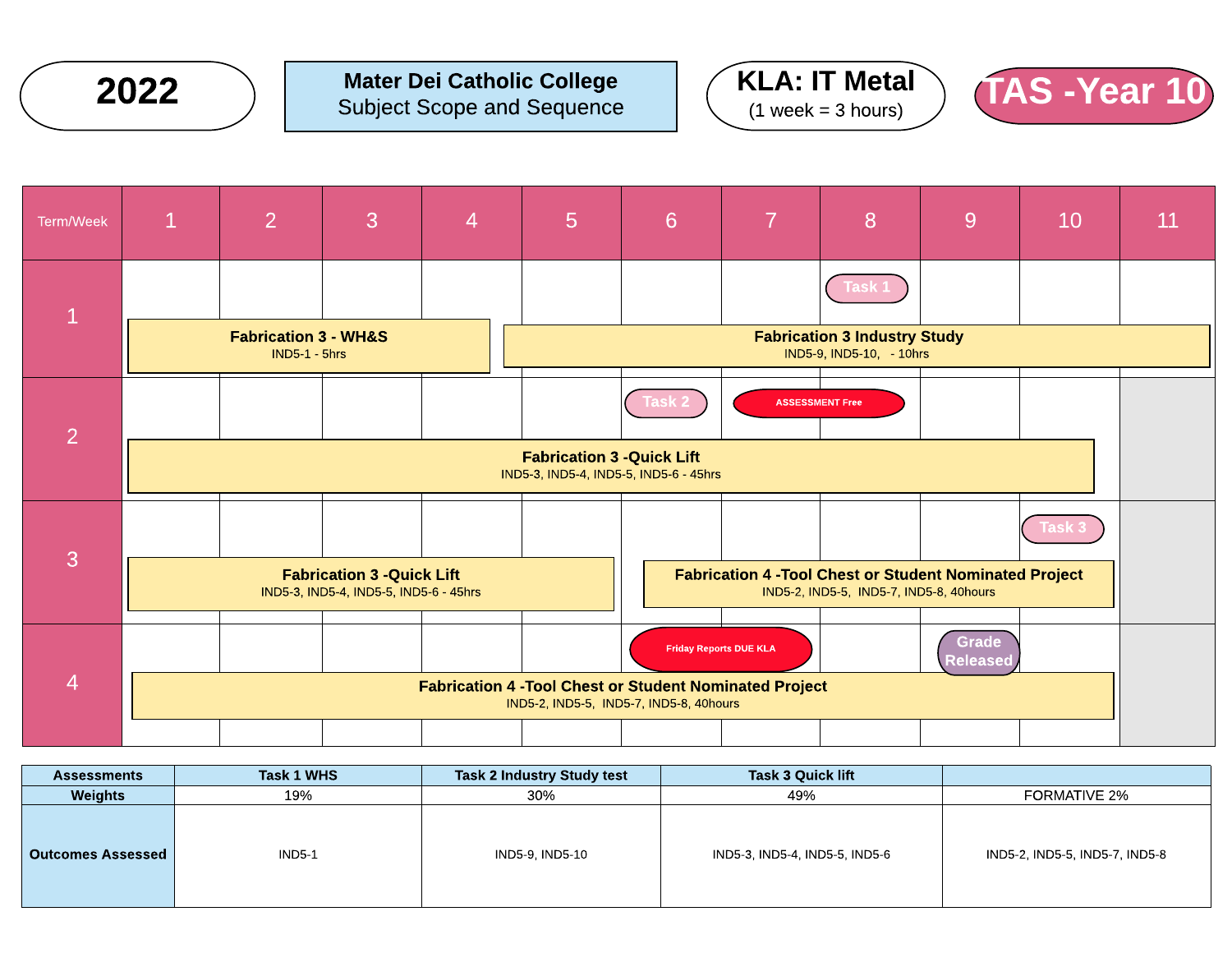







| <b>Assessments</b>       | <b>Task 1 Side Table</b> | Task 2 Research Task | Task 3 Student Negotiated cabinet | <b>Formative Tasks</b> |
|--------------------------|--------------------------|----------------------|-----------------------------------|------------------------|
| <b>Weights</b>           | 49%                      | 19%                  | 30%                               | 2%                     |
| <b>Outcomes Assessed</b> | <b>IND5-4, IND5-2</b>    | IND5-9, IND5-10      | <b>IND5-1, IND5-5, IND5-8</b>     |                        |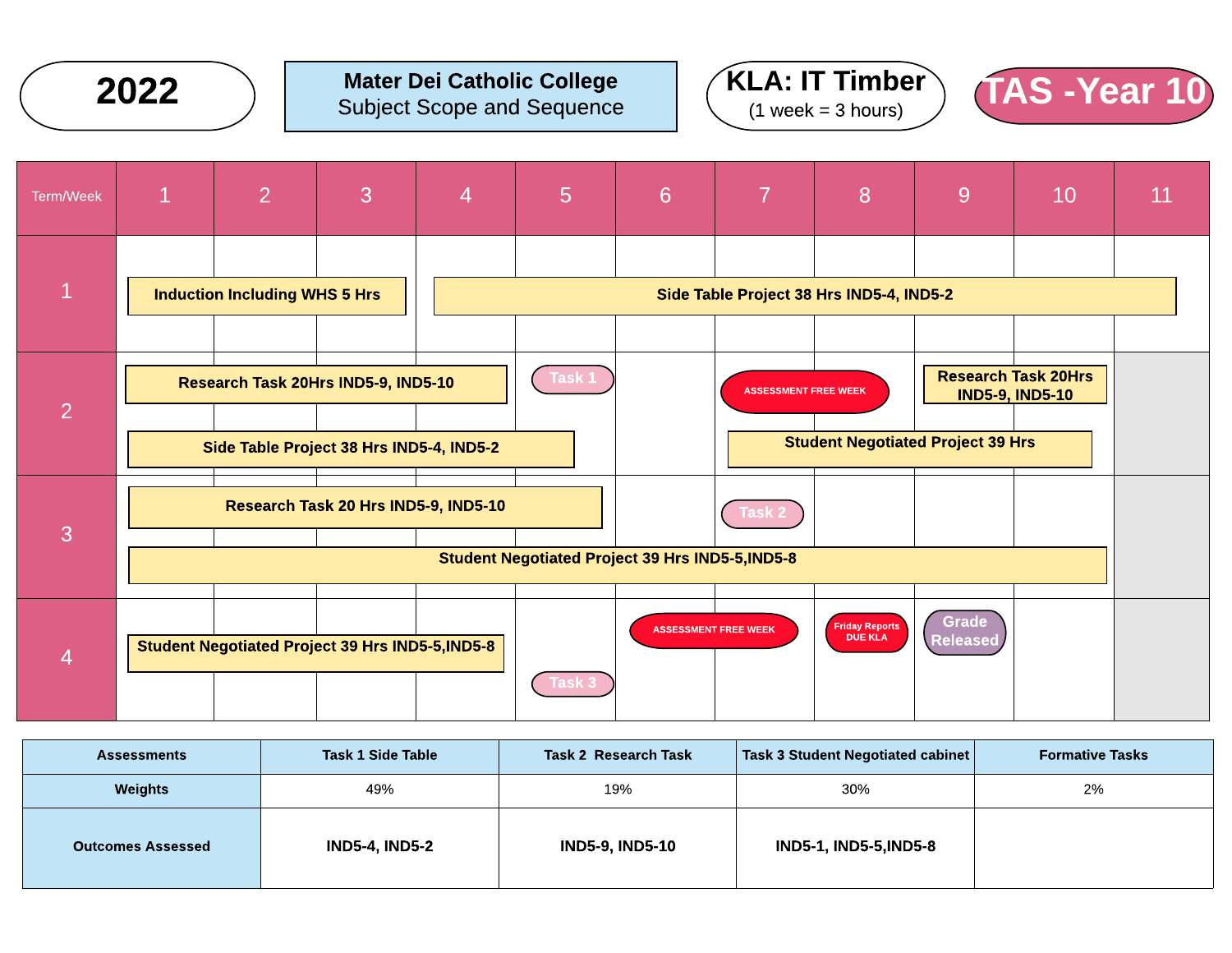







| <b>Task 1 Farm Study</b><br><b>Assessments</b> |                        | <b>Task 2 Animal Diseases</b> | Task 3 End of Preliminary Exam           |  |  |
|------------------------------------------------|------------------------|-------------------------------|------------------------------------------|--|--|
| <b>Weights</b><br>30%                          |                        | 35%                           | 35%                                      |  |  |
| <b>Outcomes Assessed</b>                       | P1.1, P1.2, P2.3, P5.1 | P2.2, P3.1, P4.1              | P1.1, P1.2, P2.1, P2.3, P3.1, P4.1, P5.1 |  |  |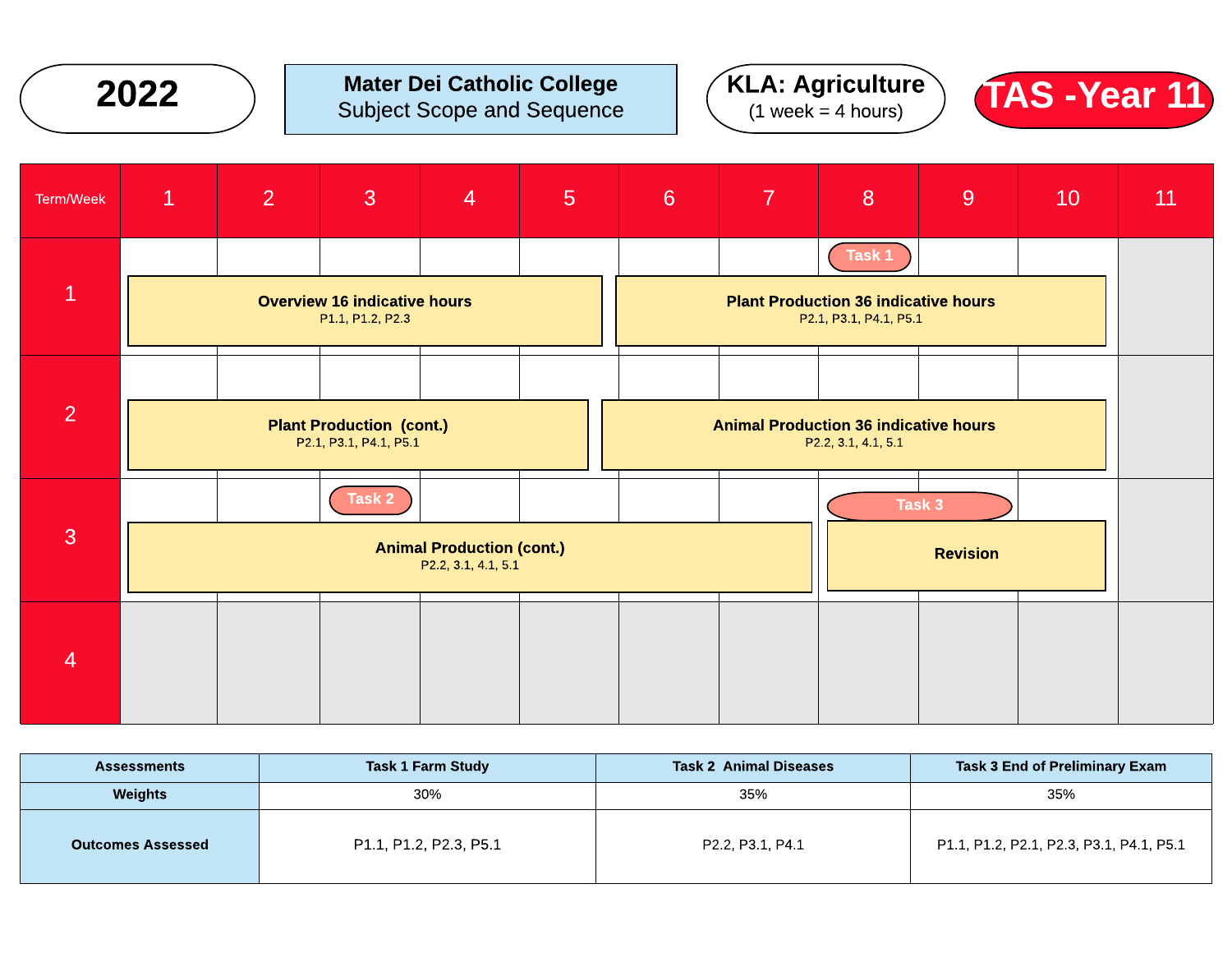







| <b>Assessments</b>       | <b>Task 1 Design Case Study</b> | <b>Task 2 Minor Design Project</b>             | <b>Task 3 Preliminary Exam</b> |
|--------------------------|---------------------------------|------------------------------------------------|--------------------------------|
| Weights                  | 25%                             | 50%                                            | 25%                            |
| <b>Outcomes Assessed</b> | P1.1, P2.1, P2.2, P6.1          | P3.1, P4.1, P4.2, P4.3, P5.1, P5.2, P5.3, P6.2 | P1.1, P2.2, P5.1, P5.2, P5.3   |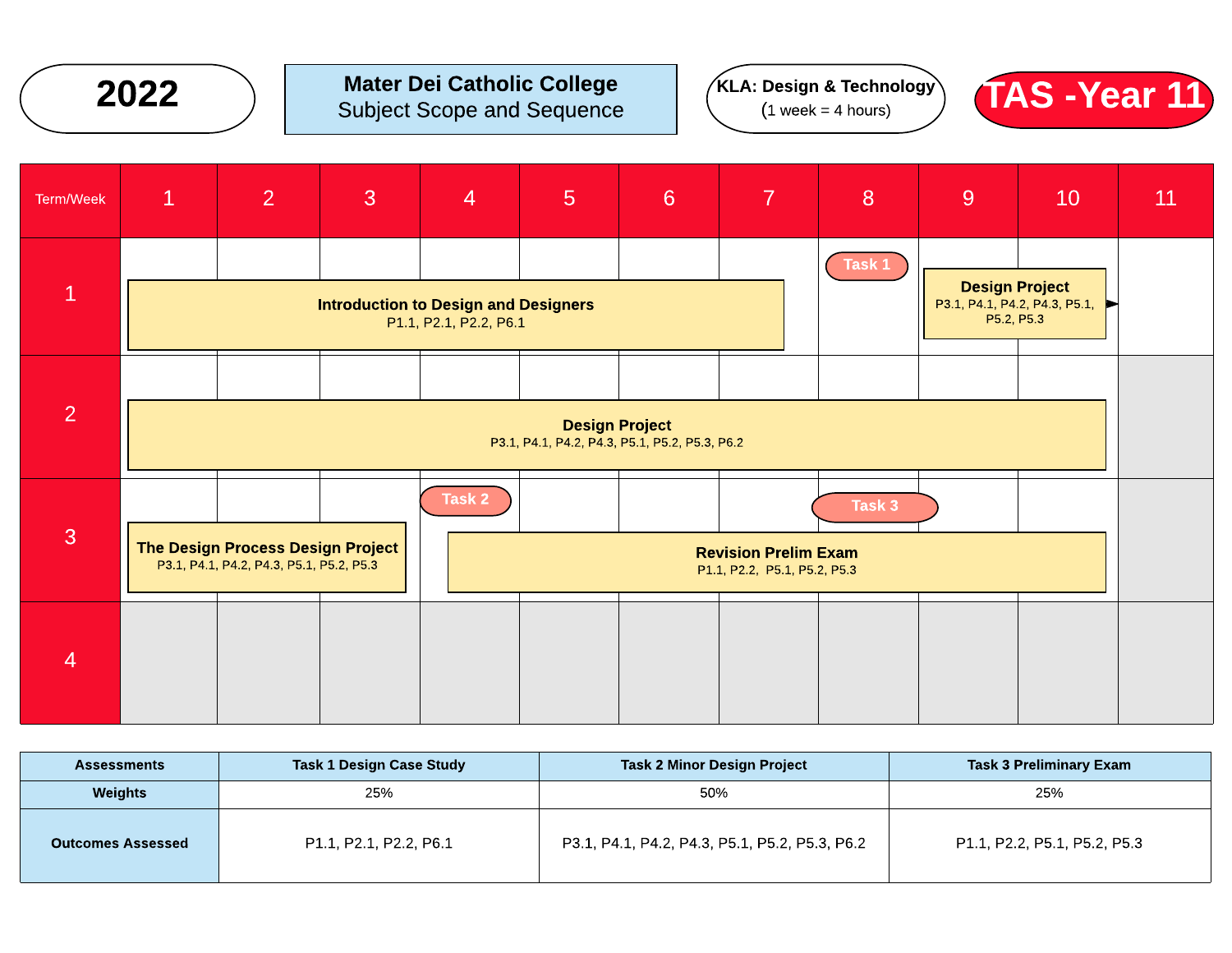

#### Mater Dei Catholic College Subject Scope and Sequence 2022 Mater Dei Catholic College  $\left(\begin{array}{c} RLA: Agriculture \\ (1 week = 4 hours) \end{array}\right)$   $(AS -Year 12)$





| Term/Week      | $\mathbf{1}$                                                                                              | $\overline{2}$ | 3 | $\overline{4}$ | $5\phantom{1}$ | $6\phantom{1}$                                          | $\overline{7}$ | 8                         | 9          | 10                                  | 11 |
|----------------|-----------------------------------------------------------------------------------------------------------|----------------|---|----------------|----------------|---------------------------------------------------------|----------------|---------------------------|------------|-------------------------------------|----|
|                |                                                                                                           |                |   |                |                |                                                         |                |                           | Task 1     |                                     |    |
| $\overline{4}$ | <b>Plant and Animal Production 50 indicative hours</b><br>H1.1, H2.1, H2.2, H4.1                          |                |   |                |                |                                                         |                |                           |            |                                     |    |
|                |                                                                                                           |                |   |                |                |                                                         |                | Task 2                    |            |                                     |    |
| $\mathbf{1}$   | <b>Plant and Animal Production (cont.)</b><br>H1.1, H2.1, H2.2, H4.1                                      |                |   |                |                |                                                         |                | <b>Farm Product Study</b> | H3.3, H3.4 | H3.1, H3.2,                         |    |
| $\overline{2}$ |                                                                                                           |                |   |                |                |                                                         | Task 3         |                           |            |                                     |    |
|                | <b>Yr 12</b><br><b>Retreat</b><br><b>Farm Product Study 40 indicative hours</b><br>H3.1, H3.2, H3.3, H3.4 |                |   |                |                |                                                         |                |                           |            | <b>Elective</b><br>H3.3, H4.1, H5.1 |    |
|                |                                                                                                           |                |   | Task 4         |                |                                                         |                |                           |            |                                     |    |
| $\overline{3}$ | <b>Elective</b><br>H3.3, H4.1, H5.1                                                                       |                |   |                |                | <b>Elective 30 indicative hours</b><br>H3.3, H4.1, H5.1 |                |                           |            |                                     |    |

| <b>Assessments</b>       | <b>Task 1 IPM Plant Production</b>                     | <b>Task 2 Animal Welfare</b>                           | <b>Task 3 Marketing in Agriculture</b> | Task 4 Trial HSC Exam                       |
|--------------------------|--------------------------------------------------------|--------------------------------------------------------|----------------------------------------|---------------------------------------------|
| Weights                  | 20%                                                    | 20%                                                    | 30%                                    | 30%                                         |
| <b>Outcomes Assessed</b> | H <sub>2.1</sub> , H <sub>3.4</sub> , H <sub>4.1</sub> | H <sub>2.2</sub> , H <sub>3.3</sub> , H <sub>5.1</sub> | H3.1, H3.2, H3.4                       | H1.1, H2.1, H2.2, H3.1, H3.4,<br>H4.1. H5.1 |